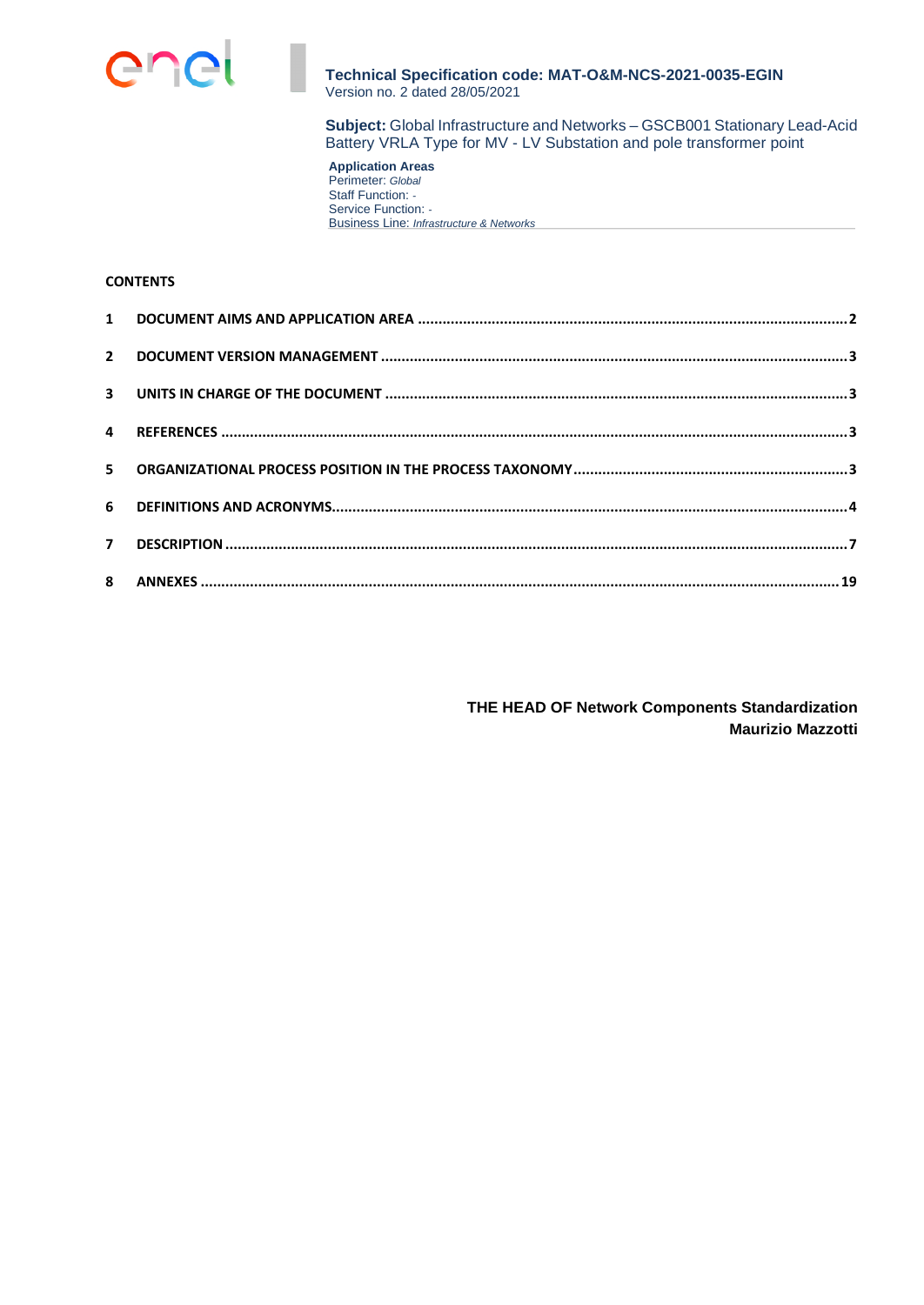

**Subject:** Global Infrastructure and Networks – GSCB001 Stationary Lead-Acid Battery VRLA Type for MV - LV Substation and pole transformer point

**Application Areas**  Perimeter: *Global* Staff Function: *-*  Service Function: *-*  Business Line: *Infrastructure & Networks*

# **1 DOCUMENT AIMS AND APPLICATION AREA**

The aim of this document is to describe the construction and use characteristics of 12Vdc hermetically sealed, Valve-Regulated Lead-Acid (VRLA) type, Absorbent Glass Mat (AGM) and Gel technologies, to be used as battery pack, composed by two series monobloc, for Remote Terminal Unit *enel* Global standard GSTR001/1 to be installed in the MV/LV substations (secondary substation) or pole transformer point of the Enel Group Distribution Companies, listed below:

| <b>Country</b> | <b>Distribution Company</b>   |
|----------------|-------------------------------|
| Argentina      | Edesur                        |
|                | Enel Distribuição Rio         |
| Brazil         | Enel Distribuição Ceará       |
|                | Enel Distribuição Goiás Enel  |
|                | Enel Distribuição São Paulo   |
| Chile          | Enel Distribución Chile       |
| Colombia       | Codensa                       |
| Iberia         | e-distribución                |
| Italy          | e-distribuzione               |
| Peru           | Enel Distribución Perú        |
|                | <b>Enel Distributie Banat</b> |
| Romania        | Enel Distributie Dobrogea     |
|                | Enel Distributie Muntenia     |

|  | <b>Table 1 - Distribution Companies</b> |  |
|--|-----------------------------------------|--|
|--|-----------------------------------------|--|

# **1.1 RELATED DOCUMENTS TO BE IMPLEMENTED AT COUNTRY LEVEL**

This document applies to both Enel Global Infrastructure and Networks Srl Company and to Infrastructure and Networks Business Line perimeter, when each Company does not have to issue further documents.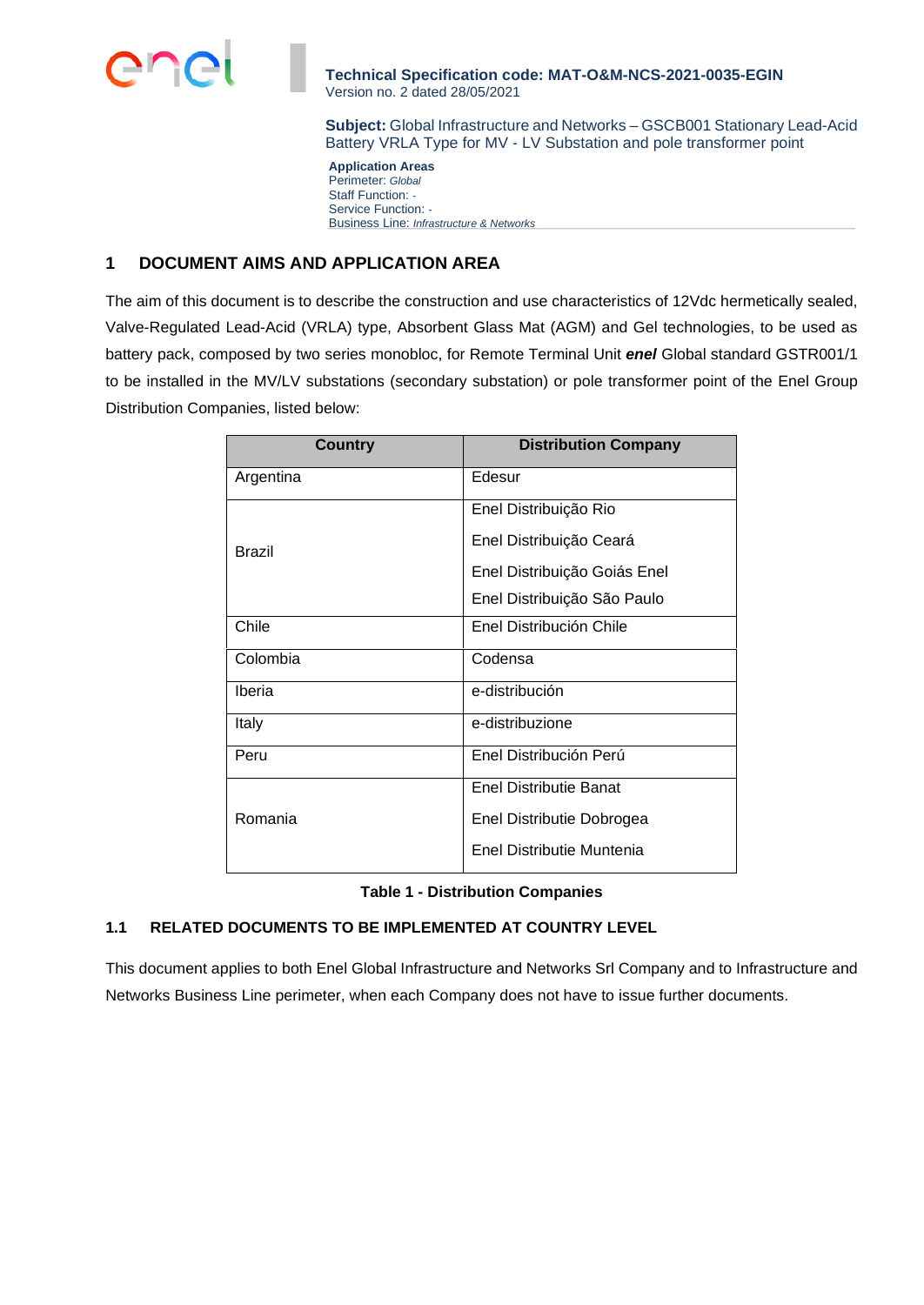

**Subject:** Global Infrastructure and Networks – GSCB001 Stationary Lead-Acid Battery VRLA Type for MV - LV Substation and pole transformer point

**Application Areas**  Perimeter: *Global* Staff Function: *-*  Service Function: *-*  Business Line: *Infrastructure & Networks*

# **2 DOCUMENT VERSION MANAGEMENT**

| <b>Version</b> | <b>Date</b> | <b>Main changes description</b>                                                                                                                                               |
|----------------|-------------|-------------------------------------------------------------------------------------------------------------------------------------------------------------------------------|
| 1              | 18/01/2016  | Issuing of "Global Infrastructure and Networks GSCB001 Stationary Lead-Acid<br>Battery VRLA Type for MV-LV Substation and pole transformer point" technical<br>specification. |
| 2              | 28/05/2021  | General revision of document in compliance with IEC standards.<br>Added documents to be submitted for tenders, including check list.                                          |

# **3 UNITS IN CHARGE OF THE DOCUMENT**

Responsible for drawing up the document:

 Global Infrastructure and Networks: Operation and Maintenance / Network Components Standardization unit.

Responsible for authorizing the document:

- Global Infrastructure and Networks: Head of Operation and Maintenance unit;
- Global Infrastructure and Networks: Head of Health, Safety, Environment and Quality unit.

# **4 REFERENCES**

- Code of Ethics of Enel Group;
- Enel Human Right Policy;
- The Enel Group Zero Tolerance of Corruption (ZTC) Plan;
- Organization and management model as per Legislative Decree No. 231/2001;
- RACI Handbook Infrastructure and Networks no. 06;
- Enel Global Compliance Program (EGCP);
- Integrated Policy of Quality, Health and Safety, Environment and anti-Bribery;

# **5 ORGANIZATIONAL PROCESS POSITION IN THE PROCESS TAXONOMY**

Value Chain/Process Area: Networks Management Macro Process: Materials management Process: Network components standardization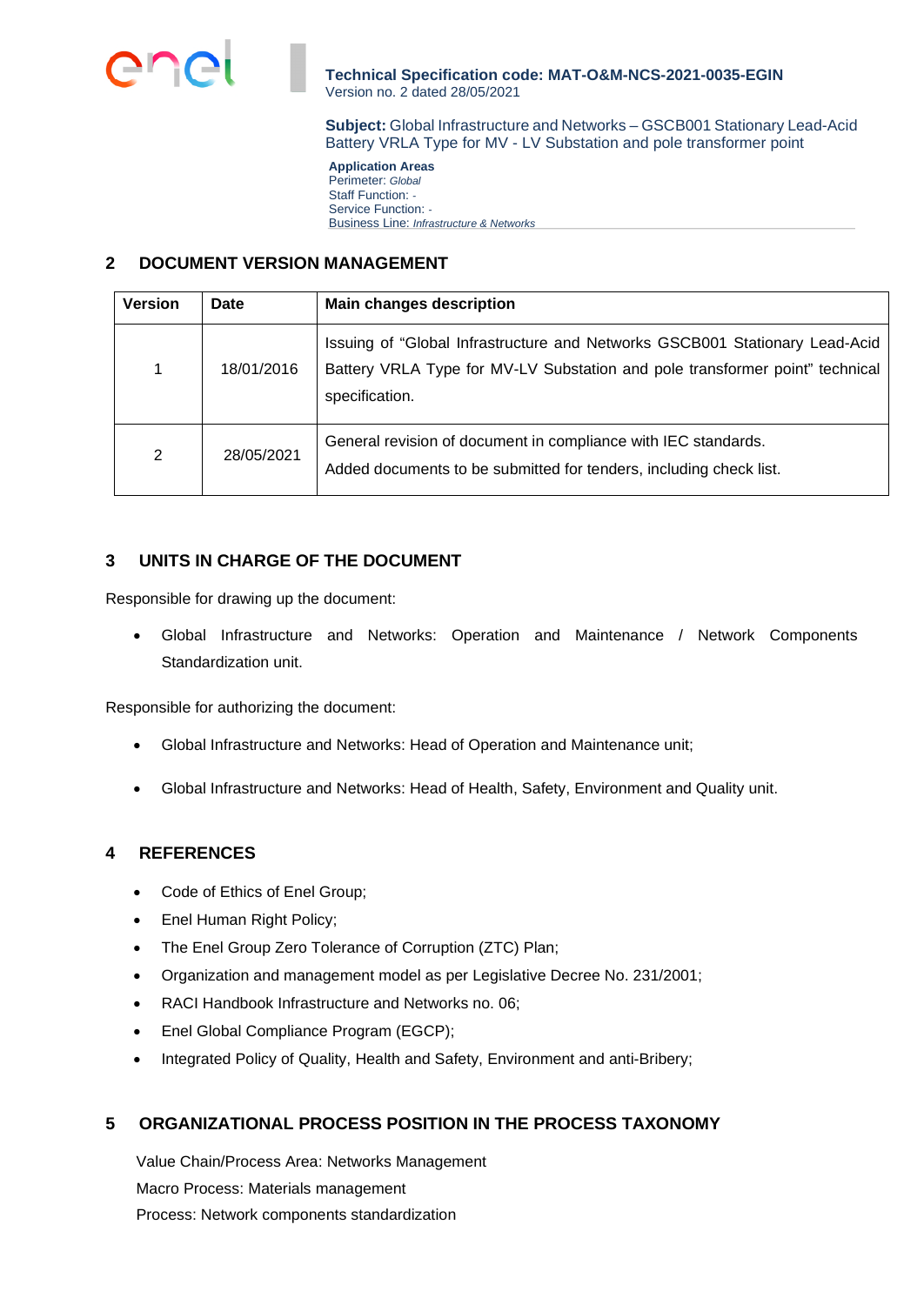

**Subject:** Global Infrastructure and Networks – GSCB001 Stationary Lead-Acid Battery VRLA Type for MV - LV Substation and pole transformer point

**Application Areas**  Perimeter: *Global* Staff Function: *-*  Service Function: *-*  Business Line: *Infrastructure & Networks*

# **6 DEFINITIONS AND ACRONYMS**

| <b>Acronym and Key words</b>                    | <b>Description</b>                                                                                                                                                                                                                                                                                                                                                                                                                                                                                                         |  |
|-------------------------------------------------|----------------------------------------------------------------------------------------------------------------------------------------------------------------------------------------------------------------------------------------------------------------------------------------------------------------------------------------------------------------------------------------------------------------------------------------------------------------------------------------------------------------------------|--|
| <b>Manufacturer Product</b>                     | Component manufactured by a Supplier in accordance with a<br>technical specification                                                                                                                                                                                                                                                                                                                                                                                                                                       |  |
| <b>Technical Conformity Assessment</b><br>(TCA) | "conformity assessment"1<br>with<br>"specified<br>respect<br>A<br>to<br>requirements" <sup>2</sup> consists in functional, dimensional, constructional<br>and test characteristics required for a product (or a series of<br>products) and quoted in technical specifications and quality<br>requirements issued by Enel Group distribution companies. This<br>also includes the verification of conformity with respect to local<br>applicable regulation and laws and possession of relevant<br>requested certifications |  |
| <b>Conformity assessment body</b>               | Body that performs the conformity assessment activities [ISO<br>17000]                                                                                                                                                                                                                                                                                                                                                                                                                                                     |  |
| <b>Enel Equipment Key code</b>                  | It's an equipment representative for a group (family) of similar<br>equipment chose by Enel                                                                                                                                                                                                                                                                                                                                                                                                                                |  |
| <b>Enel Equipment Family code</b>               | Equipment belonging to a specific group (family) in which another<br>equipment is identified as key code                                                                                                                                                                                                                                                                                                                                                                                                                   |  |
| <b>TCA systems</b>                              | The "conformity assessment systems", is applicable specifying that<br>the rules and procedures to carry on the TCA are those specified in<br>the present document                                                                                                                                                                                                                                                                                                                                                          |  |
| <b>Type A documentation</b>                     | Not confidential documents used for product manufacturing and<br>management from which it is possible to verify the product conformity<br>to all technical specification requirements, directly or indirectly                                                                                                                                                                                                                                                                                                              |  |

<sup>1</sup> Definition 2.1 of ISO/IEC 17000

<sup>2</sup> Definition 3.1 of ISO/IEC 17000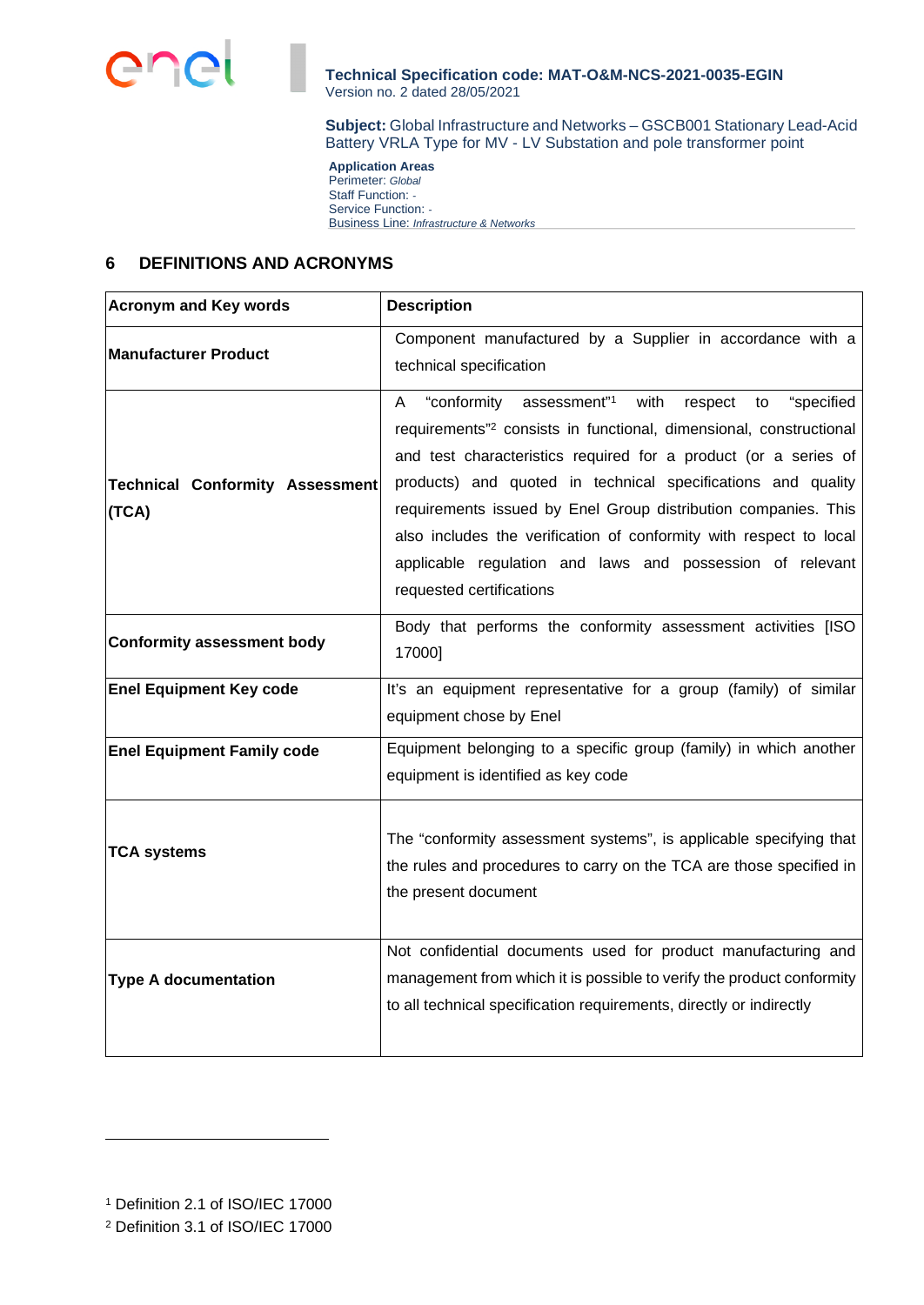

**Subject:** Global Infrastructure and Networks – GSCB001 Stationary Lead-Acid Battery VRLA Type for MV - LV Substation and pole transformer point

**Application Areas**  Perimeter: *Global* Staff Function: *-*  Service Function: *-*  Business Line: *Infrastructure & Networks*

| <b>Type B documentation</b>                              | Confidential documents used for product manufacturing and            |
|----------------------------------------------------------|----------------------------------------------------------------------|
|                                                          | management where all product project details are described, in order |
|                                                          | to uniquely identify the product object of the TCA                   |
| <b>TCA report</b>                                        | Document describing the activities carried out for TCA               |
| <b>TCA dossier</b>                                       | Set of final documents delivered by the Supplier for the TCA         |
|                                                          | Integrated IT platform to manage the processes of Technical          |
| <b>Material</b><br><b>LifeCycle</b><br><b>Management</b> | Specifications (TSM), Technical Conformity Assessment (TCA),         |
| (MLM)                                                    | Quality Control Tools (QCA), Defects Managing (CMD), Warranties      |
|                                                          | and Materials Shipping (MSH)                                         |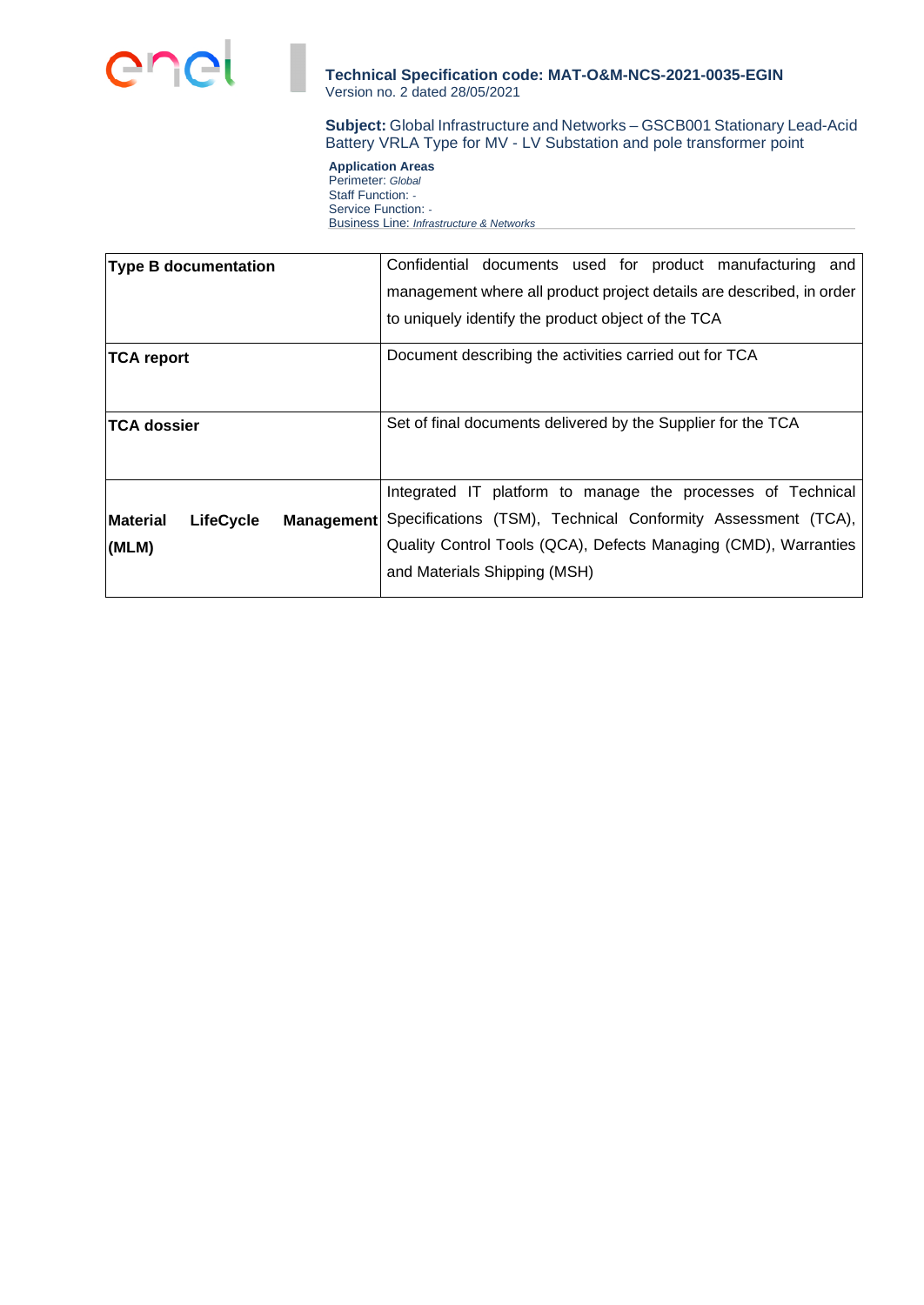

**Subject:** Global Infrastructure and Networks – GSCB001 Stationary Lead-Acid Battery VRLA Type for MV - LV Substation and pole transformer point

**Application Areas**  Perimeter: *Global* Staff Function: *-*  Service Function: *-*  Business Line: *Infrastructure & Networks*

## **6.1 ENEL GLOBAL INFRASTRUCTURE AND NETWORKS COUNTRIES REFERENCE STANDARDS**

Reference documents listed below (amendments included) shall be the edition in-force at the contract date.

| <b>ISO/IEC 17000</b> | Conformity assessment – Vocabulary and general principles                                                                                           |
|----------------------|-----------------------------------------------------------------------------------------------------------------------------------------------------|
| <b>ISO/IEC 17020</b> | General criteria for the operation of various types of bodies performing inspection                                                                 |
| <b>ISO/IEC 17025</b> | General requirements for the competence of testing and calibration laboratories                                                                     |
| ISO/IEC 17050-1      | Conformity assessment - Supplier's declaration of conformity - Part 1: General<br>requirements (ISO/IEC 17050-1:2004, corrected version 2007-06-15) |
| ISO/IEC 17050-2      | Conformity assessment - Supplier's declaration of conformity - Part 2: Supporting<br>documentation (ISO/IEC 17050-2:2004)                           |
| <b>ISO/IEC 17065</b> | Conformity assessment – Requirements for bodies certifying products, processes<br>and services                                                      |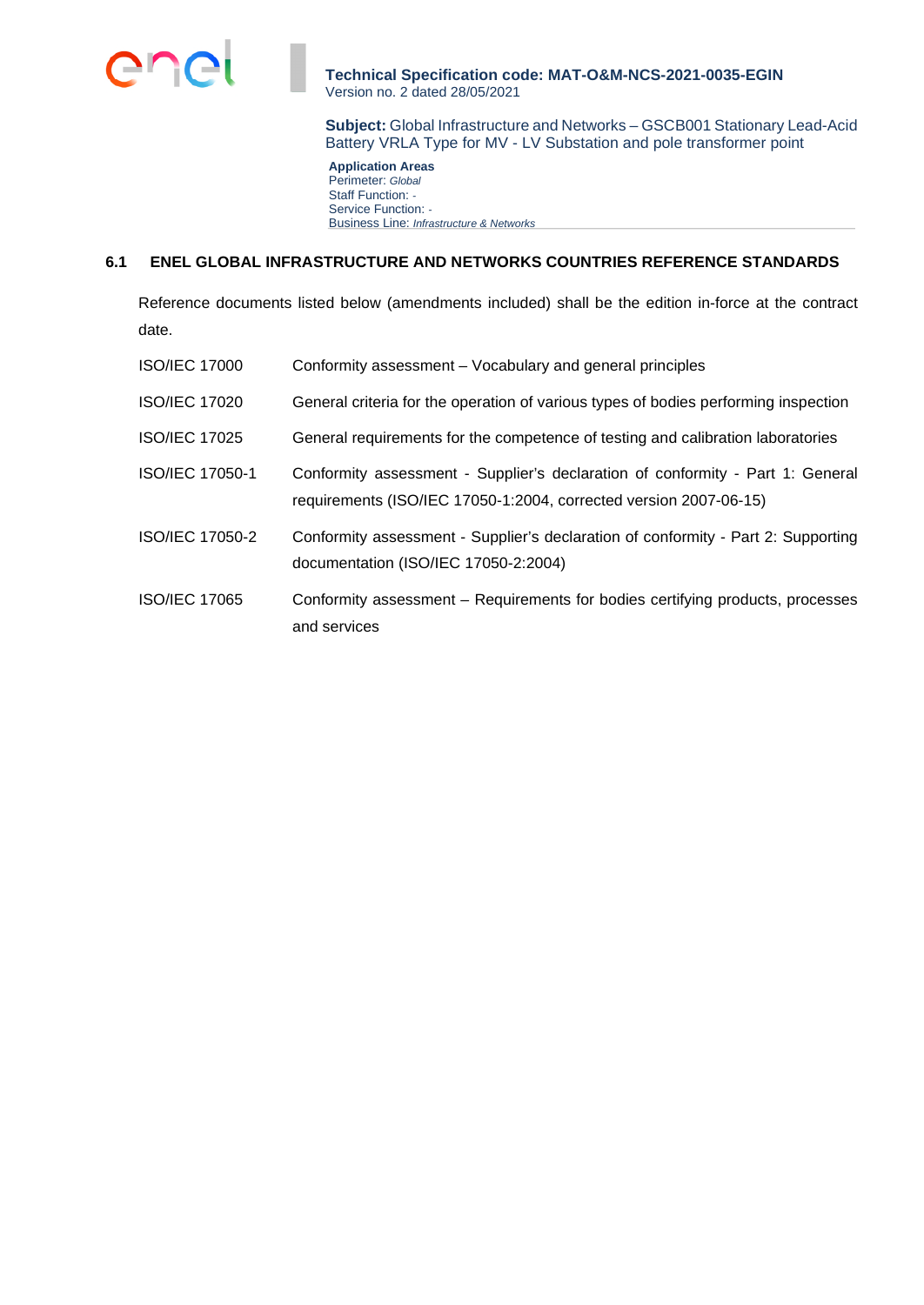

**Subject:** Global Infrastructure and Networks – GSCB001 Stationary Lead-Acid Battery VRLA Type for MV - LV Substation and pole transformer point

**Application Areas**  Perimeter: *Global* Staff Function: *-*  Service Function: *-*  Business Line: *Infrastructure & Networks*

# **7 DESCRIPTION**

## **7.1 LIST OF COMPONENTS**

List of components please refer to ANNEX B.

# **7.2 APPLICABLE LAWS AND REFERENCE STANDARDS**

Reference documents listed below (amendments included) shall be the edition in-force at the contract date. For South America destinations, the reference standards are the IEC/ISO, whilst for Europe destinations the reference standards are the correspondent European ones (EN).

## **7.2.1 International standard**

- IEC 60896-21 "Stationary lead-acid batteries Part 21: Valve regulated types Methods of test";
- IEC 60896-22 "Stationary lead-acid batteries Part 22: Valve regulated types Requirements";
- IEC 60695-11-10 "Fire hazard testing Part 11-10: Test flames 50 W horizontal and vertical flame test methods";
- IEC 60695-11-20 "Fire hazard testing Part 11-20: Test flames 500 W flame test methods";
- EN 61429/A11 "Marking of secondary cells and batteries with the international recycling symbol iso 7000-1135 and indications regarding directives 93/86/EEC and 91/157/EEC;
- IEC 60332-1-2 "Tests on electric and optical fibre cables under fire conditions Part 1-2: Test for vertical flame propagation for a single insulatedwire or cable - Procedure for 1 kW pre-mixed flame";
- EN 50399 "Common test methods for cables under fire conditions Heat release and smoke production measurement on cables during flame spread test - Test apparatus, procedures, results";
- ISO 7000-1135 "General symbol for recovery/recyclable";
- DIN 41773 "Static power convertors; semiconductor rectifier equipment with IU-characteristics for charging of lead-acid batteries, guidelines".

## **7.2.2** *enel* **standards**

- MAT-O&M-NCS-2021-0033-EGIN version 3 "Global Infrastructure and Networks GSCG002 Technical Conformity Assessment";
- GSTR001/1 rev.1 "Remote Terminal Unit for secondary substation (UP)";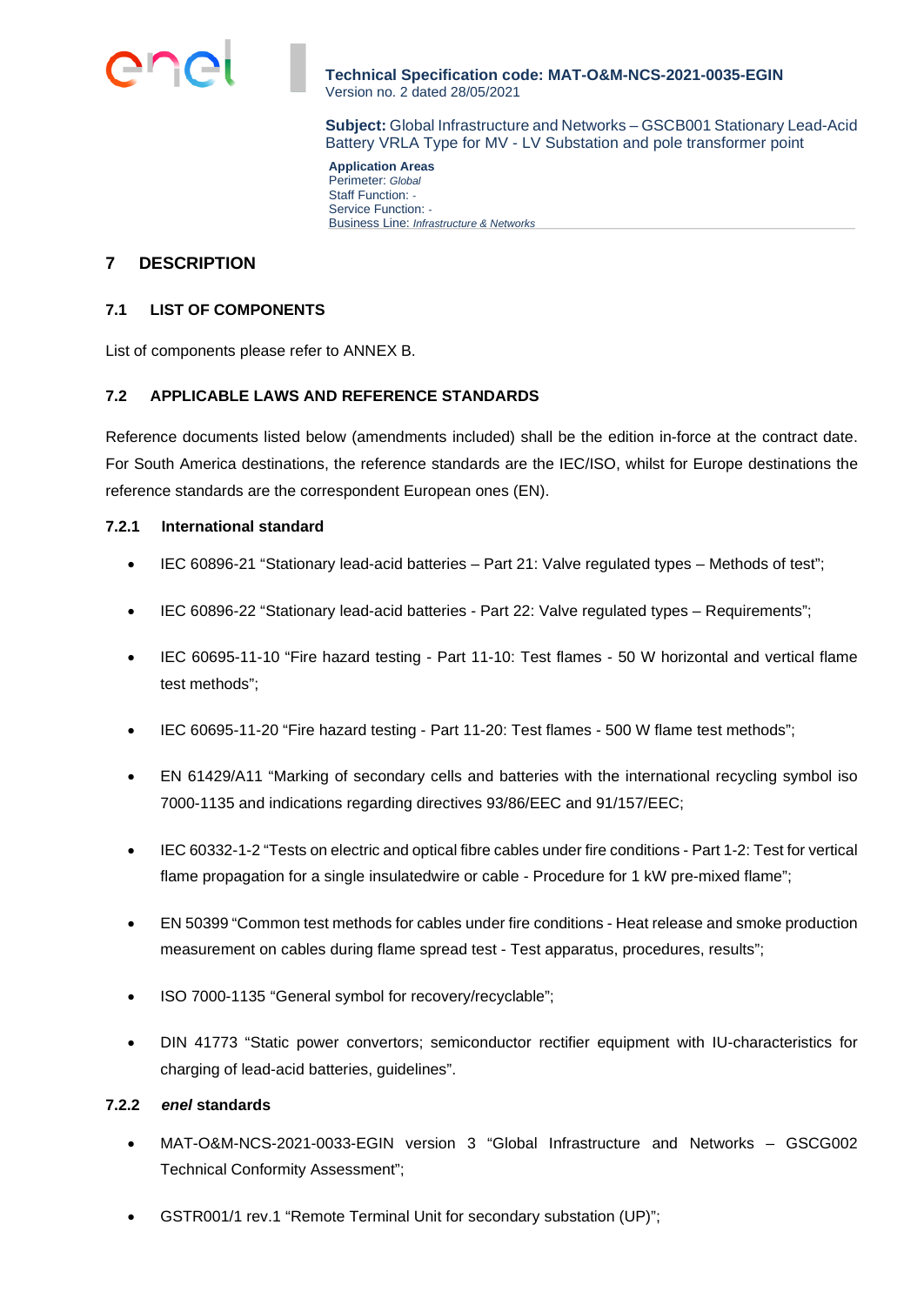

**Subject:** Global Infrastructure and Networks – GSCB001 Stationary Lead-Acid Battery VRLA Type for MV - LV Substation and pole transformer point

**Application Areas**  Perimeter: *Global* Staff Function: *-*  Service Function: *-*  Business Line: *Infrastructure & Networks*

- Contractual Requirements for Components and Materials Quality management;
- CNS-O&M-S&L-2021-0032-EGIN "Global Infrastructure and Networks Barcode specification;
- Packaging, transport, and delivery requirements rev.2.

## **7.2.3 Argentina**

 Art 1° de la Resolución 544/94 "Residuos Peligrosos" de la secretaria de Recursos Naturales y Ambiente Humano, de la Nación (Boletín Oficial N° 28043 del 21/12/94) referido a la aplicación de la ley 24051.

## **7.2.4 Brazil**

NR-10 – Segurança em instalações e serviços em eletricidade.

## **7.2.5 Chile**

- Elec 4/2003 Instalaciones de consumo en baja tensión;
- NSEG 5. E.n.71 Reglamento de Instalaciones Eléctricas de Corrientes Fuertes.

## **7.2.6 Colombia**

- RETIE Reglamento Técnico de Instalaciones Eléctricas;
- Resolución 0372 de 2009, Ministerio de Medio Ambiente Establece los elementos que deben contener los planes de gestión de devolución de productos posconsumo de baterías usadas plomo acido;
- Annex PVR006 "Current revision Bar Codes, guarantee and traceability of ENEL Codensa materials".

#### **7.2.7 Perú**

CNE – Suministro - Código Nazional de Electricidad – Sumnistro 2011.

#### **7.2.8 Italy**

- D.Lgs n. 81 of the 9th of April 2008 and subsequent modifications;
- D.P.R. n. 43 of the 27th of January 2012;
- Decreto Ministeriale Ambiente n. 20 24 Gen. 2011;
- CEI R021 Sicurezza ambientale riciclo accumulatori;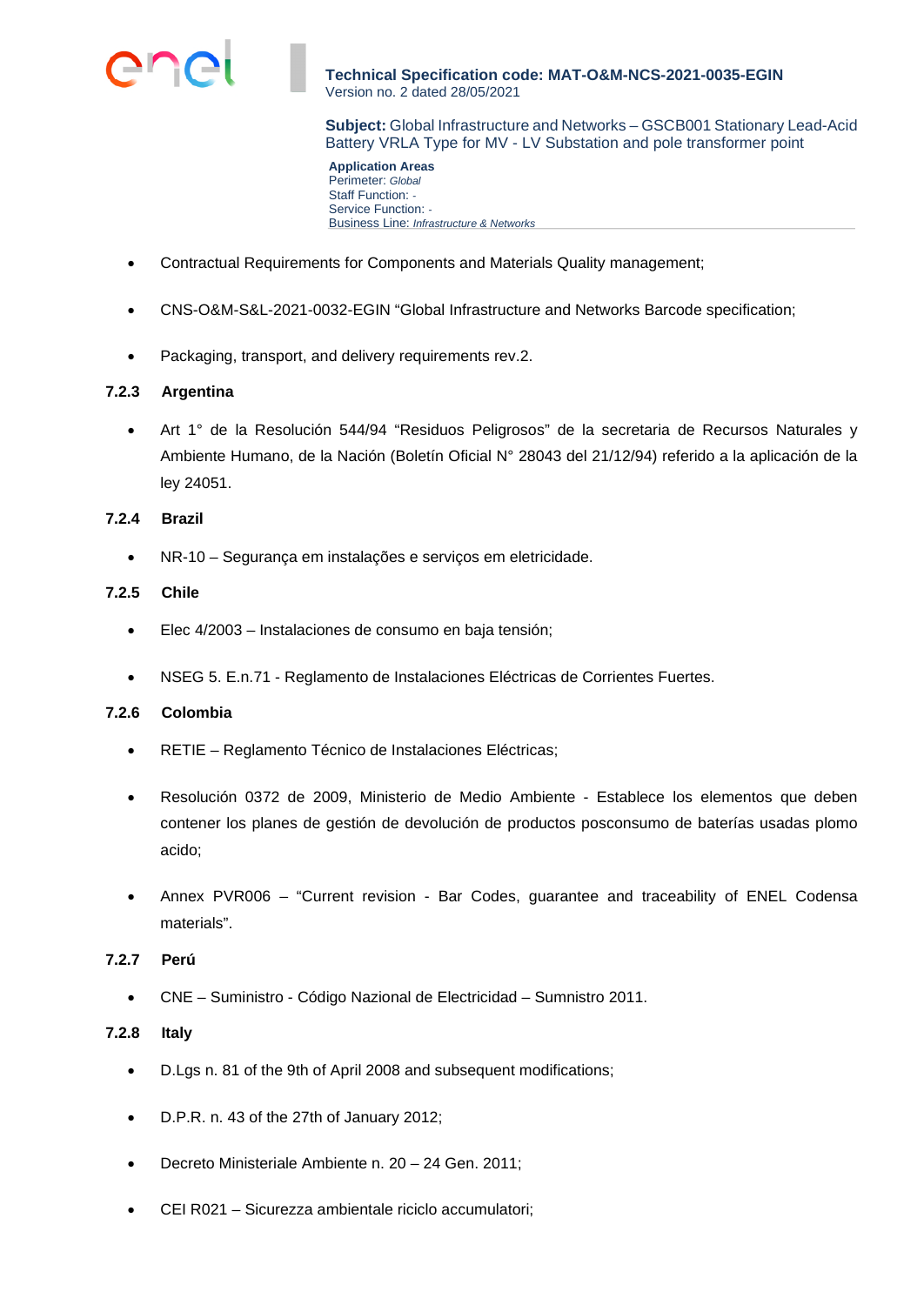

**Subject:** Global Infrastructure and Networks – GSCB001 Stationary Lead-Acid Battery VRLA Type for MV - LV Substation and pole transformer point

**Application Areas**  Perimeter: *Global* Staff Function: *-*  Service Function: *-*  Business Line: *Infrastructure & Networks*

- Nota Operativa PVR001 Rev. 2 Ott. 2012 Gestione Garanzie dei materiali di ENEL Distribuzione;
- Nota Operativa PVR006 Rev. 2 Ott. 2012 Codici a Barre, garanzia e rintracciabilità dei materiali di ENEL Distribuzione;
- Allegato alla N.O. PVR006 Rev. 2 Ott. 2012 Note esplicative per la definizione e gestione dei barcode per le batterie di Cabina Primaria e di Cabina Secondaria.

## **7.2.9 Spain**

- R.D. 337/2014, de 9 de mayo, por el que se aprueban el Reglamento sobre condiciones técnicas y garantías de seguridad en instalaciones eléctricas de alta tensión y sus Instrucciones Técnicas Complementarias ITC-RAT 01÷23;
- R.D. 614/2001, de 8 de junio, sobre disposiciones mínimas para la protección de la salud y seguridad de los trabajadores frente al riesgo eléctrico;
- Ley 22/2011, de 28 de julio, de residuos y suelos contaminados;
- R.D. 106/2008, de 1 de febrero, sobre pilas y acumuladores y la gestión ambiental de sus residuos;
- R.D. 943/2010, de 23 de julio, por el que se modifica el Real Decreto 106/2008, de 1 de febrero, sobre pilas y acumuladores y la gestión ambiental de sus residuos;
- R.D. 710/2015, de 24 de julio, por el que se modifica el Real Decreto 106/2008, de 1 de febrero, sobre pilas y acumuladores y la gestión ambiental de sus residuos.

# **7.2.10 Romania**

- Legea securităţii şi sănătăţii în muncă nr.319/2006, cu modificările şi completările ulterioare;
- Ordonanţa de Urgenţă nr. 195/22.12.2005 privind protecţia mediului, cu toate modificările şi completările în vigoare;
- Legea nr. 211/25.11.2011 privind regimul deşeurilor;
- H.G. 856/2002 privind evidenţa gestiunii deşeurilor şi pentru aprobarea listei cuprinzând deşeurile, inclusiv deşeurile periculoase, completată de HG 210/2007;
- H.G. 1037/03.11.2010 privind deşeurile de echipamente electrice şi electronice;
- H.G. nr. 1132/18.09.2008 privind regimul bateriilor şi acumulatorilor şi al deşeurilor de baterii şi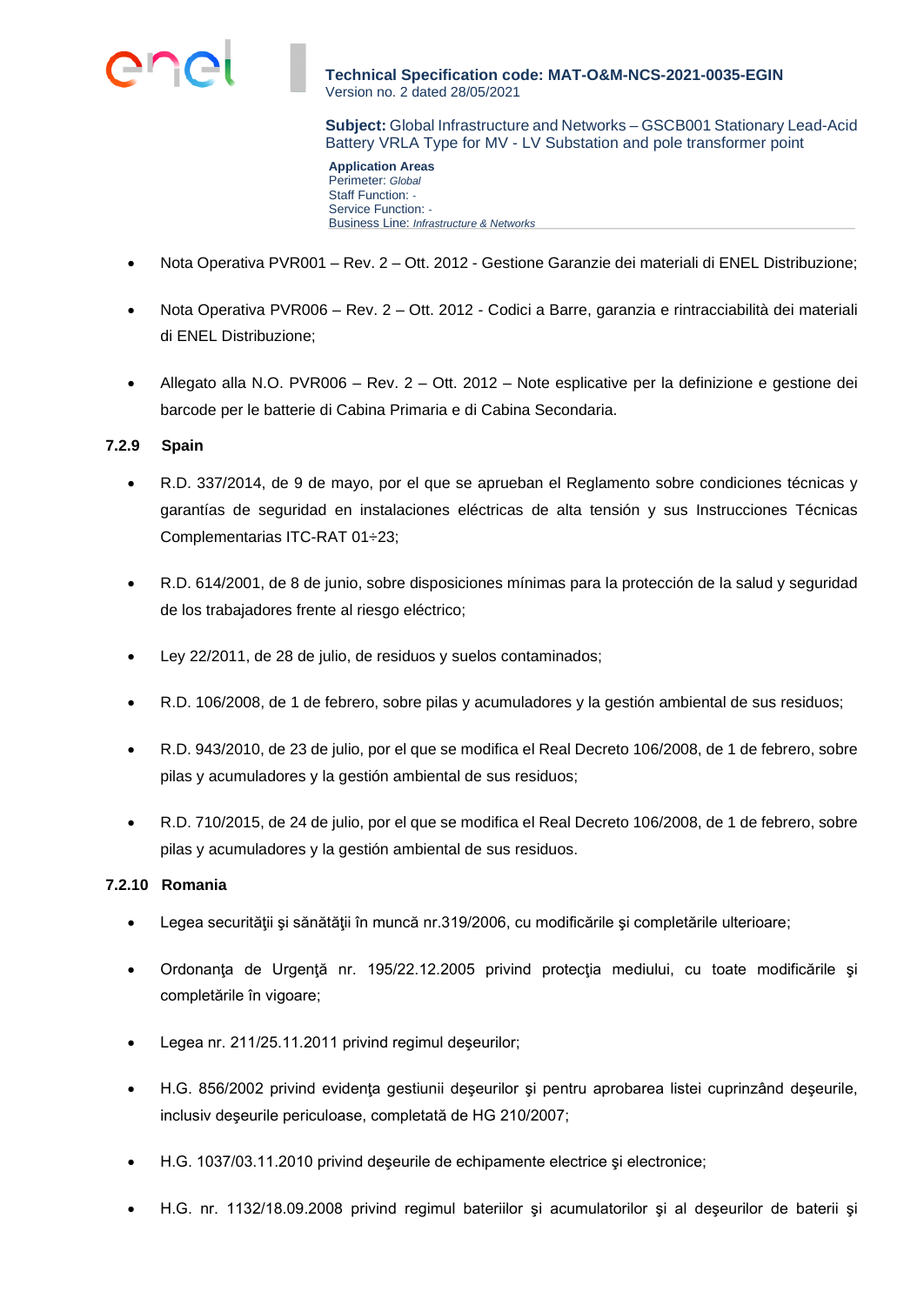

**Subject:** Global Infrastructure and Networks – GSCB001 Stationary Lead-Acid Battery VRLA Type for MV - LV Substation and pole transformer point

**Application Areas**  Perimeter: *Global* Staff Function: *-*  Service Function: *-*  Business Line: *Infrastructure & Networks*

acumulatori.

# **7.2.11 Europe**

- Directive 2006/95/EC of the European Parliament and of the Council of 12 December 2006;
- Directive 2004/108/EC electromagnetic compatibility.

# **7.3 SERVICE CONDITIONS**

12 Vdc monoblocs shall compliant with standards defined in this document, furthermore they shall be able to function satisfactorily for the following values indicated in the table 2.

| Reference for environmental conditions |                                             |  |
|----------------------------------------|---------------------------------------------|--|
| Altitude (m)                           | < 2000 s.l.m. (2700 s.l.m for Colombia) (*) |  |
| Operating temperature (°C)             | $-20 \div +50$                              |  |
| Storage and transport temperature (°C) | $-25 \div +70$                              |  |
| Atmospheric pressure (kPa)             | $70 \div 110$                               |  |
| Relative humidity                      | $\leq 95\%$                                 |  |

# **Table 2 - Service Conditions**

(\*) in case that, for > 2000 altitude, limitations or de-ratings are foreseen by supplier, they are subjected to specific *enel* approval.

# **7.4 TECHNICAL CHARACTERISTICS**

Below the maximum dimensions that the 12 Vdc monobloc shall comply are shown:



**Figure 1 - 12 Vdc monobloc dimensions**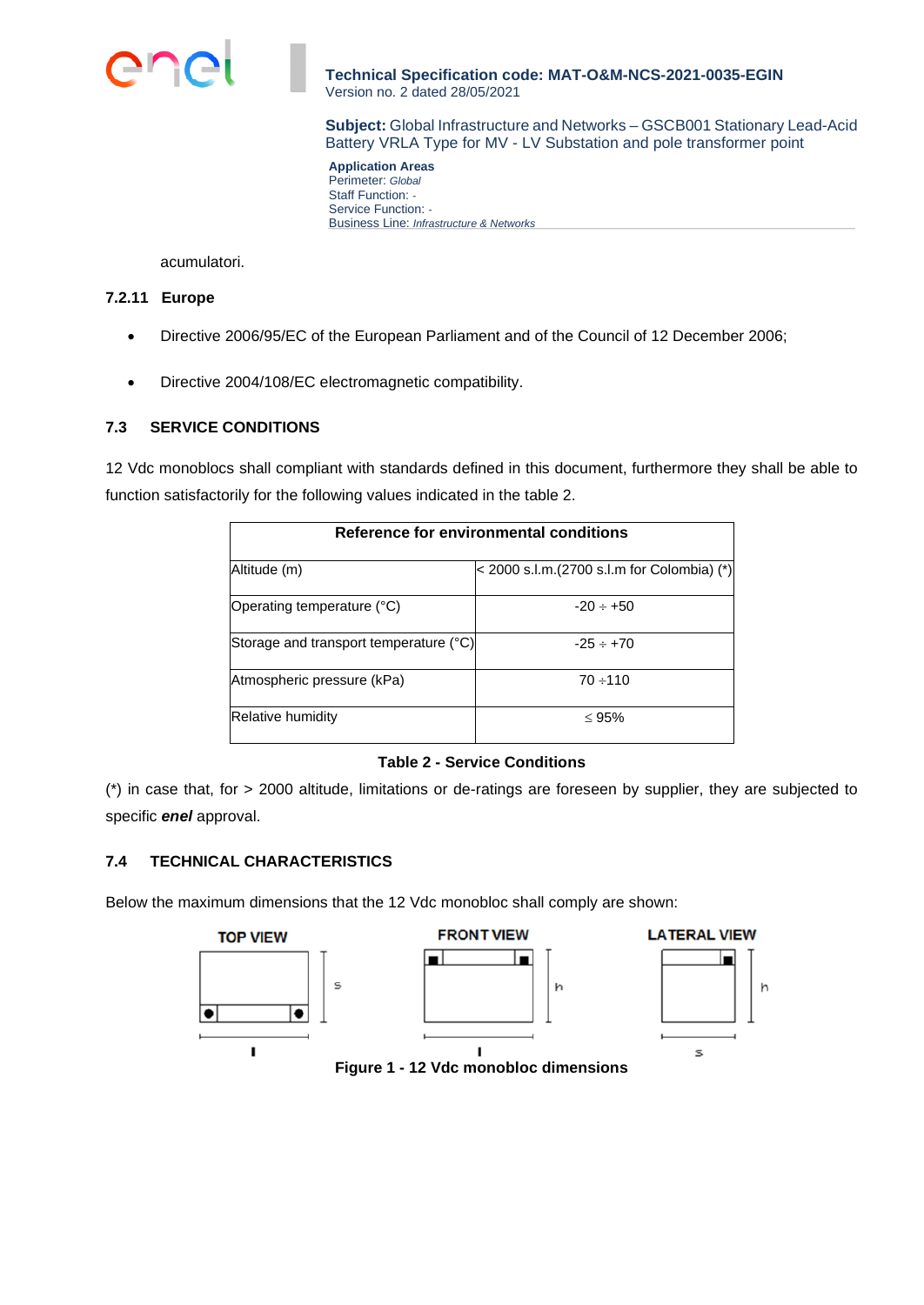

**Subject:** Global Infrastructure and Networks – GSCB001 Stationary Lead-Acid Battery VRLA Type for MV - LV Substation and pole transformer point

**Application Areas**  Perimeter: *Global* Staff Function: *-*  Service Function: *-*  Business Line: *Infrastructure & Networks*

The possible installations are described in the figure below:



**Figure 2 - 24 Vdc monoblocs series dimensions** 

The series of 12 V monoblocs are intended to be installed in one compartment of the rack cabinet of MV/LV substation or pole transformer point (see GSTR001) as shown in the picture below:



# **Figure 3 - 24 Vdc monoblocs series installation**

The monoblocs will be kept charged, in float operation, by a rectifier contained inside the RTU which, in addition to charging the monoblocs, provides energy continuously to a load absorbing a constant current of about 0.5 A and, occasionally, to electrical switchgear motors representing an additional peak charge.

Adjustment of the floating voltage to temperature change will be achieved using a temperature sensor, connected to the rectifier, located on the side of the monobloc, usually located in the most critical position as far as cooling is concerned.

The table below contains the required technical features:

|                                                              | $\geq$ 12 "Long life" (considering 250 days |
|--------------------------------------------------------------|---------------------------------------------|
| Life expectancy(years)                                       | at 60°C and 750 days at 40°C                |
|                                                              | operating conditions)                       |
| Maximum dimensions I x t x h (length x thickness x height)   |                                             |
| The maximum height refers to a fully equipped 24 Vdc battery | 250 x 170 x 175 (or 170 x 250 x 175)        |
| (including terminals and terminal covers) (mm)               |                                             |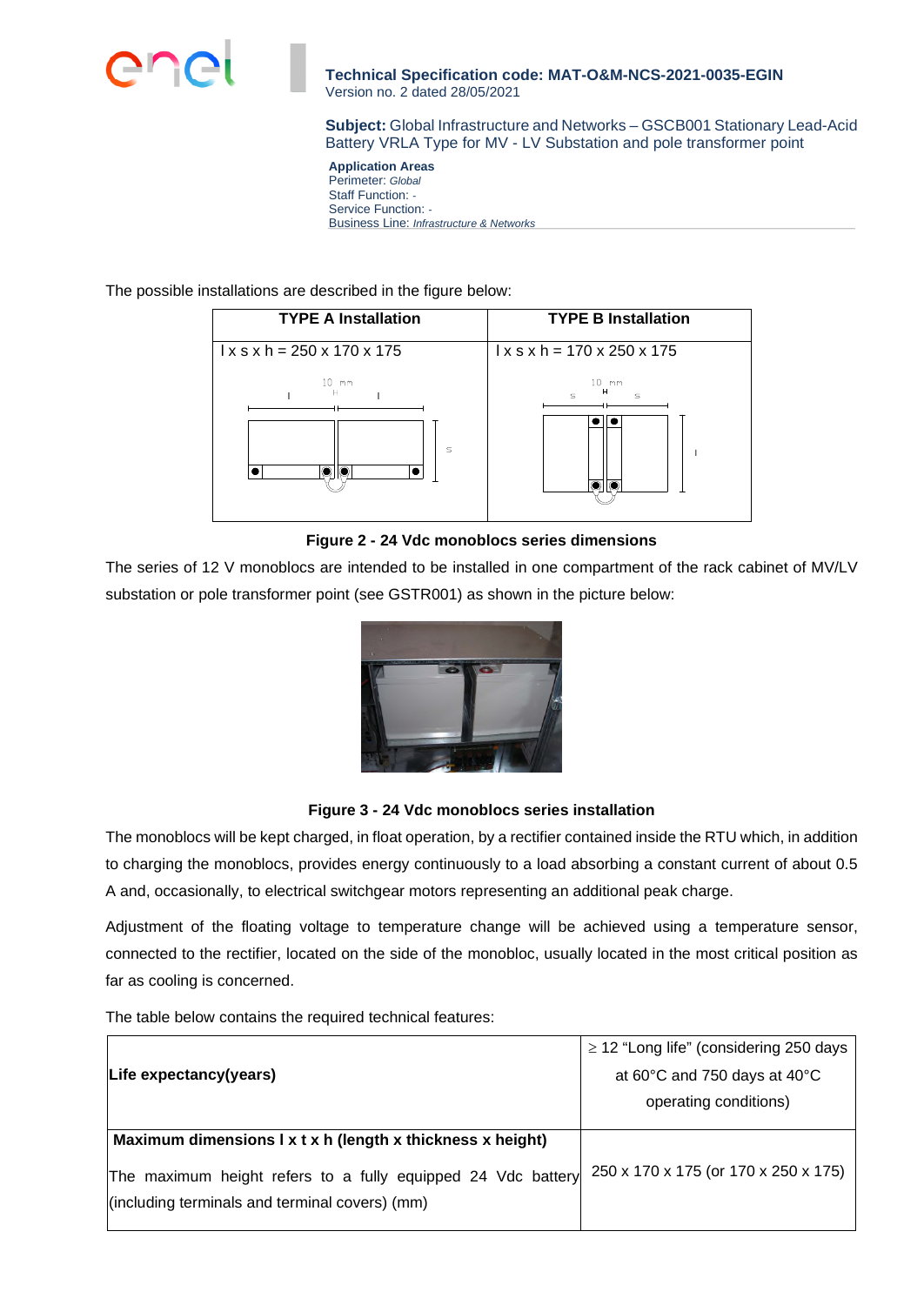

**Subject:** Global Infrastructure and Networks – GSCB001 Stationary Lead-Acid Battery VRLA Type for MV - LV Substation and pole transformer point

**Application Areas**  Perimeter: *Global* Staff Function: *-*  Service Function: *-*  Business Line: *Infrastructure & Networks*

| Maximum weight (kg)                                                       | 15                                     |
|---------------------------------------------------------------------------|----------------------------------------|
| Monobloc number of cells                                                  | 6                                      |
| <b>Rated voltage (Vdc)</b>                                                | 12                                     |
| Float voltage at 20 °C Uflo (Vdc)                                         | $(2,26 \div 2,30) \times 6$            |
| <b>Rated capacity C10 (Ah)</b>                                            |                                        |
| capacity at 20 °C, at 10 h rate of discharge with final discharge voltage | $\geq 25$                              |
| of 10.8 Vdc (Ufinal = 1.8 Vpc each cell)                                  |                                        |
| <b>Rated capacity C3 (Ah)</b>                                             |                                        |
| capacity at 20 °C, at 3h rate of discharge with final discharge voltage   | $\geq$ 88% of C10                      |
| of 10.2Vdc (Ufinal = 1.7 Vpc each cell)                                   |                                        |
| Charge retention factor Crf per month at 20°C (Ah)                        | ≥ 98,75% of C10                        |
| Internal resistance (Ri) (m $\Omega$ )                                    | < 8                                    |
| Maintenance                                                               | monobloc shall be maintenance-free for |
|                                                                           | entire life                            |
| Recharge diagram                                                          | <b>DIN 41773</b>                       |
|                                                                           |                                        |

#### **Table 3 - Monoblocs technical features**

# **7.5 CONSTRUCTION CHARACTERISTICS**

## **7.5.1 Construction characteristics of the monobloc**

| Characteristics of the monobloc case (1)                                         | Made of acid-resistant, shockproof plastic material with flammability rating of<br>materials V-0 according to IEC 60707/ 60695-11-10; Case shall not release<br>impurities to the electrolyte |
|----------------------------------------------------------------------------------|-----------------------------------------------------------------------------------------------------------------------------------------------------------------------------------------------|
| Positive and Negative grid material                                              | Presence of antimony and cadmium not allowed. Ca and Sn presence<br>allowed with following limitation for positive grid Ca<150 ppm and $Sn<1,5%$                                              |
| Acid solution quantity (liters) with a<br>density of 1,27 kg/dm <sup>3 (1)</sup> | To be declared by manufacturer (Liters - for neutralizing calculation)                                                                                                                        |
|                                                                                  | Intervention pressure of safety valves <sup>(1)</sup> Pressure value not exceeding 20% of the breaking point of the case                                                                      |
| Safety valve (1)                                                                 | Shall be resistant to acids and prevent the entry of air into the monobloc.<br>Following intervention, they shall guarantee the absence of acid or<br>aggressive vapors emissions.            |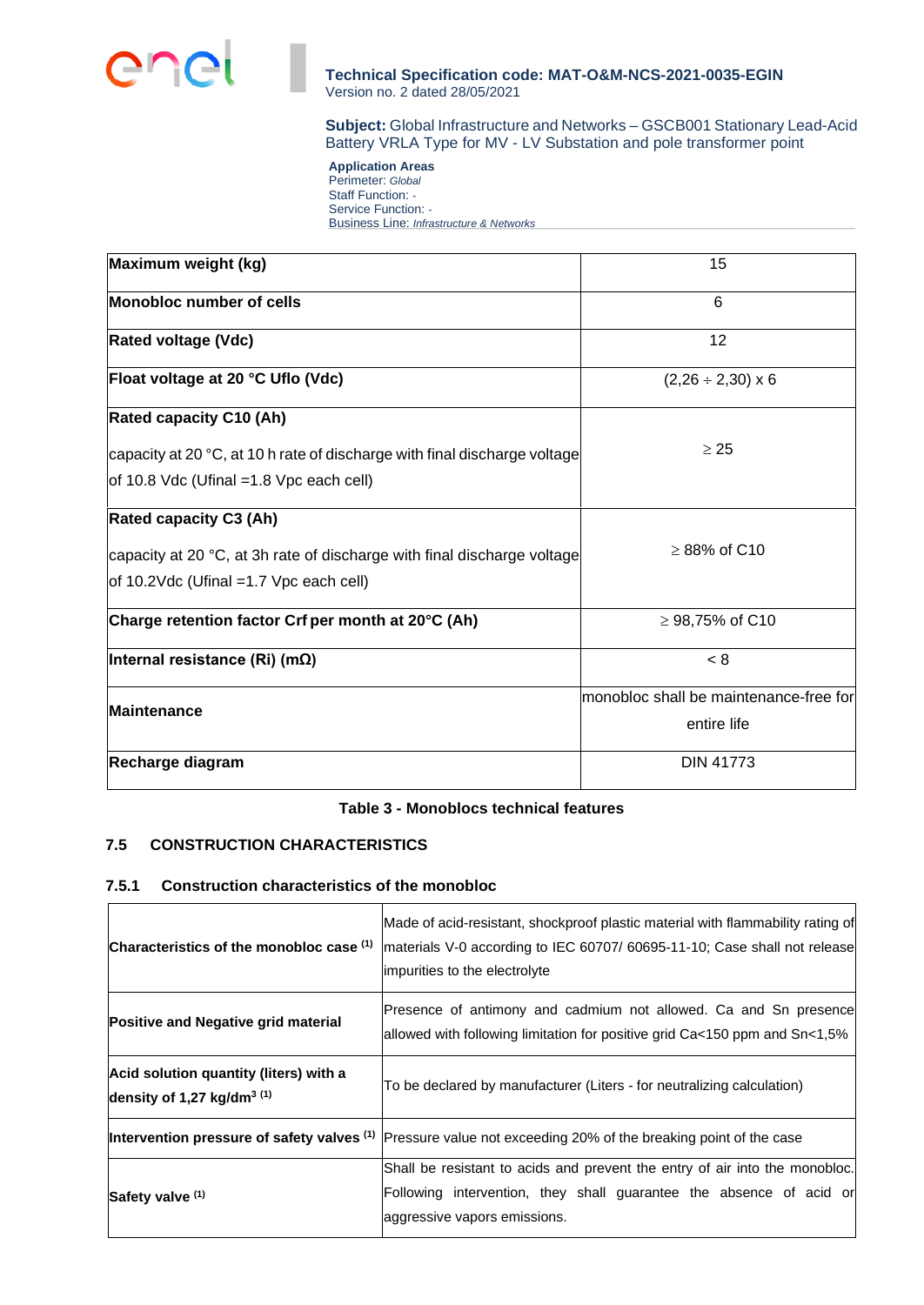

**Subject:** Global Infrastructure and Networks – GSCB001 Stationary Lead-Acid Battery VRLA Type for MV - LV Substation and pole transformer point

**Application Areas**  Perimeter: *Global* Staff Function: *-*  Service Function: *-*  Business Line: *Infrastructure & Networks*

| Manufacturing date of two monoblocs<br>constituting the battery | The corresponding dates shall be identical for the two monoblocs of a same<br>battery. Date of construction must be no more than 90 days before, the<br>Transport Document date. |
|-----------------------------------------------------------------|----------------------------------------------------------------------------------------------------------------------------------------------------------------------------------|

# **Table 4 - Monoblocs construction features**

(1) The Manufacturer must provide a declaration that the monoblocs are in compliance with the specifications stated in this point.

## **7.5.2 Construction characteristics of the connecting cable**

|                               | Flexible single-core cable with 450/750V as minimum insulation class and Cca-<br>s1b,d1,a1 as minimum fire reaction described below.                                                                                                                                            |  |  |  |  |  |
|-------------------------------|---------------------------------------------------------------------------------------------------------------------------------------------------------------------------------------------------------------------------------------------------------------------------------|--|--|--|--|--|
|                               | Cca: EN 50399: Flame Spread (FS) ≤ 2,00m; Total Heat Release (THR)<br>$\leq$ 30MJ; Maximum Heat Release Rate (HHR) $\leq$ 60kW; Fire Growth Rate,<br>index of heat release rate (FIGRA) $\leq$ 300Ws-1 /// IEC 60332-1-2: Flame<br>Spread, vertical flame propagation H≤425 mm; |  |  |  |  |  |
| <b>Built</b>                  | s1b: Total Smoke Production (TSP1200) ≤ 50 m2; Smoke Production<br>Rate, maximum smoke (SPR) 0,25 m2/s; transmittance $\geq 60$ % < 80%;                                                                                                                                        |  |  |  |  |  |
|                               | a1: electrical conductivity < $2,5 \mu S/mm$ ; pH > 4,3;                                                                                                                                                                                                                        |  |  |  |  |  |
|                               | d1: No flaming droplets/particles persisting longer than 10 s within 1200s.                                                                                                                                                                                                     |  |  |  |  |  |
|                               | The connection shall be designed by constructor in order to avoid distancing between                                                                                                                                                                                            |  |  |  |  |  |
|                               | the monoblocs and in order to guarantee that the voltage drop between monoblocs                                                                                                                                                                                                 |  |  |  |  |  |
|                               | terminals (two poles) does not exceed 6 mV with a passing current equal 0,1 l10                                                                                                                                                                                                 |  |  |  |  |  |
| Section (mm2)                 | $\geq 6$                                                                                                                                                                                                                                                                        |  |  |  |  |  |
|                               | $100 \div 150$                                                                                                                                                                                                                                                                  |  |  |  |  |  |
| Length (mm)                   | in any case such as to ensure a correct arrangement of the two monoblocs (spaced at<br>least 10 mm) in both configurations of Fig. 2                                                                                                                                            |  |  |  |  |  |
| Caps or connection insulation |                                                                                                                                                                                                                                                                                 |  |  |  |  |  |
| devices                       | Protection degree IP2X                                                                                                                                                                                                                                                          |  |  |  |  |  |

## **Table 5 - connection cable characteristics**

| LENGTH = $100 \div 150$ mm | Section = $\geq 6$ mm2 |
|----------------------------|------------------------|

**Figure 4 - Connecting cable**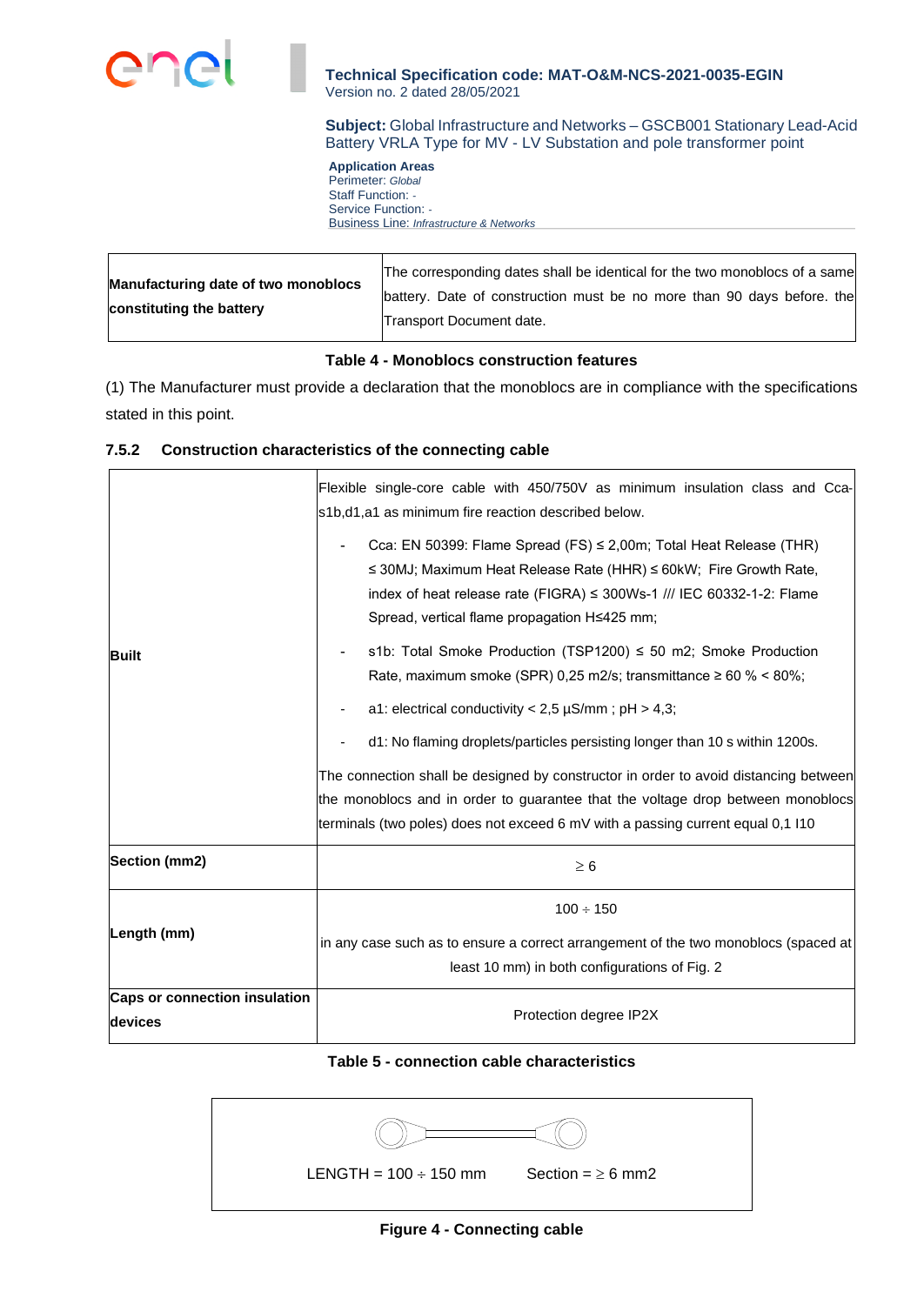

**Subject:** Global Infrastructure and Networks – GSCB001 Stationary Lead-Acid Battery VRLA Type for MV - LV Substation and pole transformer point

**Application Areas**  Perimeter: *Global* Staff Function: *-*  Service Function: *-*  Business Line: *Infrastructure & Networks*

## **7.5.3 Marking of the monoblocs**

Each monobloc shall be marked a code with technical information of the Table 10 of the standard IEC 60896- 22

Additionally, the following information shall be indicated:

- enel type:
- *enel* material code;
- International recycling symbols compliant with ISO 7000-1135 and EN 61429/A11;
- Bolts torque value (N/m).

## **7.6 TESTING**

The VRLA batteries and related monoblocs shall be compliant with the requirements of the previous chapters and considered as "Tested according to IEC 60896-21 and compliant with defined requirements of IEC 60896- 22".

Tests are divided in:

- Type tests.
- Routine tests.
- Acceptance test

Technical Conformity Assessment (TCA) shall be compliant with MAT-O&M-NCS-2021-0033-EGIN.

#### **7.6.1 Type tests**

Following indication are given for the listed subset of type tests. Type tests compliance required by relevant standards not listed below shall be demonstrated by test reports on samples chosen at supplier's responsibility and according ISO requirement for prototype selection in Conformity Assessment process.

Type tests of battery and related monoblocs shall be compliant in the IEC 60896-21 and IEC 60896-22.

As described in the previous standards type tests shall be regrouped as follow:

- Type tests listed in "Safe operation characteristics" Table 1 IEC 60896-21 and IEC 60896-22;
- Type tests listed in "Performance characteristics" Table 2 IEC 60896-21 and IEC 60896-22;
- Type test listed in "Durability requirements" Table 3 IEC 60896-21 and IEC 60896-22.

All type tests of tables 1, 2 and 3 of IEC 60896-21 and 60896-22 shall be performed.

"Service life at an operating temperature of 40 °C" type test of table 3 of IEC 60896-21 and 60896-22 shall be performed, or alternatively, demonstrated by documental evidence.

Test set up shall be compliant with chapter 5 of IEC 60896-21.

Type tests and their procedure shall be compliant with IEC 60896-21 and IEC 60896-22 with the addictions and clarifications described in the paragraphs below.

Last edition of previous standards shall be utilized, paragraphs indicated are referred to current edition.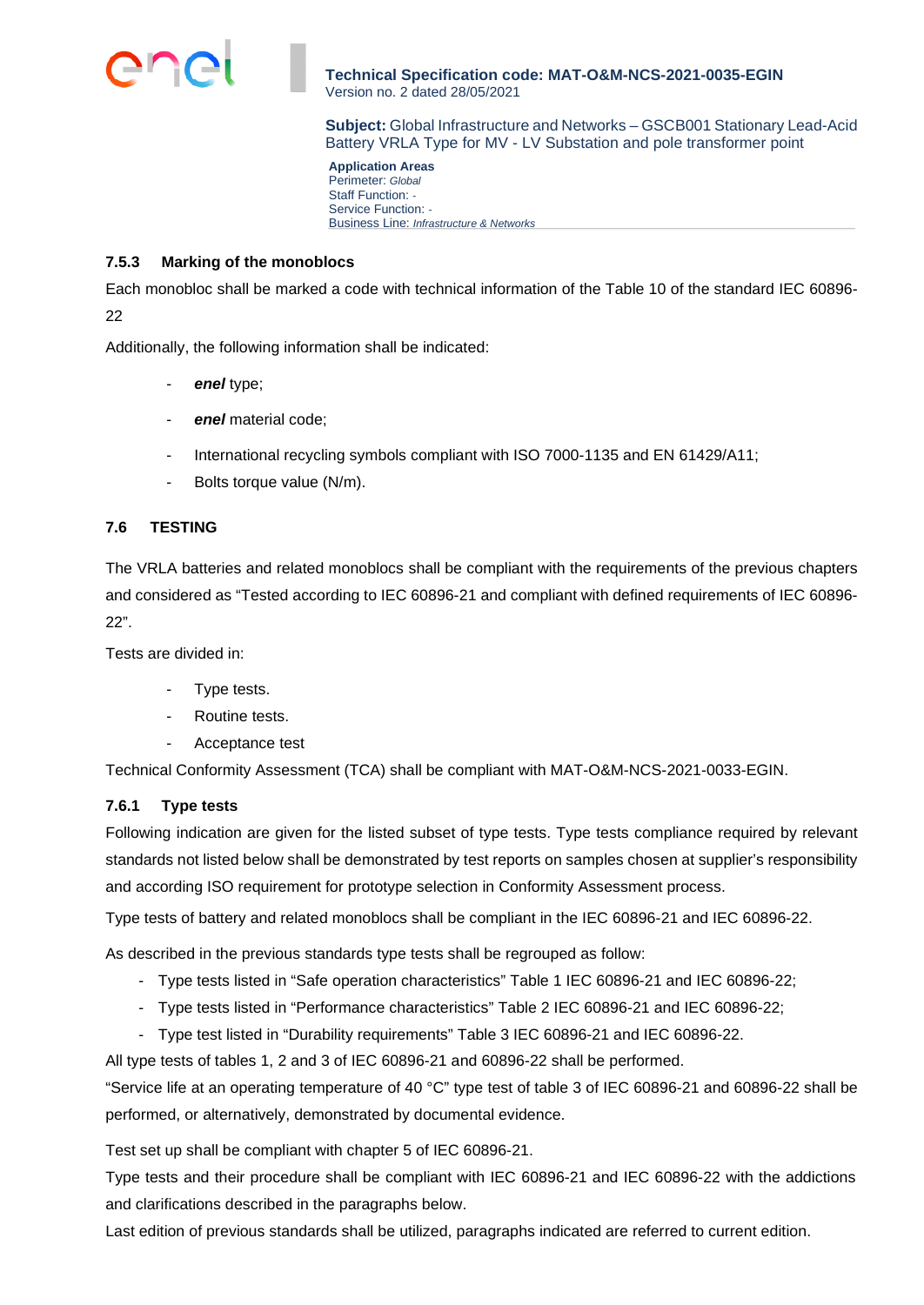

**Subject:** Global Infrastructure and Networks – GSCB001 Stationary Lead-Acid Battery VRLA Type for MV - LV Substation and pole transformer point

**Application Areas**  Perimeter: *Global* Staff Function: *-*  Service Function: *-*  Business Line: *Infrastructure & Networks*

## **7.6.1.1 Visual inspection**

This verification shall be added to standard type test list.

Compliance of *enel* type with the prescriptions contained in this document shall be checked.

Shall be checked the following points:

- Technical and construction characteristics:
- Dimensions and weight of the monoblocs and internal parts performed under component dismantling:
	- o Plates main characteristics, number, plates traceability, grid patterns;
	- o Separator and electrolyte main characteristics, plates number, plates traceability, grid patterns;
	- o Cast-On-Strap (COS) dimension;
	- o Other characteristics declared in constructor documentations. ;
- Construction characteristics of the monobloc connection;
- Case characteristics;
- Absence of manufacturing defects;
- Plate and marking.

#### **7.6.1.2 Drop voltage verification of monoblocs connection**

This type test shall be added to standard type test list.

Voltage drop of connection between the monoblocs terminals shall be checked. Voltage drop shall be less than 6 mV with a passing current equal to 0.1  $I_{10}$ .

#### **7.6.1.3 Float service with daily discharges**

| Clause and test of IEC 60896-21 and IEC 60896-22 | Requirement and service environment     |
|--------------------------------------------------|-----------------------------------------|
| 6.13 Float service with daily discharges         | Reliable mains power (no unit below 50) |

#### **7.6.1.4 Requirement for service life at an operating temperature of 40 °C**

| Clause and test of IEC 60896-21 and IEC 60896-22  | <b>Requirement and service environment</b> |  |  |  |
|---------------------------------------------------|--------------------------------------------|--|--|--|
| 6.15 Requirement for service life at an operating | Medium duration exposure time, $\geq 750$  |  |  |  |
| temperature of 40 $\degree$ C                     | days                                       |  |  |  |

### **7.6.1.5 Impact of a stress temperature**

| Clause and test of IEC 60896-21 and IEC 60896-22 | <b>Requirement and service environment</b>    |  |  |  |
|--------------------------------------------------|-----------------------------------------------|--|--|--|
| 6.16 Impact of a stress temperature of 60 °C     | Long duration exposure time, $\geq$ 250 days/ |  |  |  |
|                                                  | 60 °C/ Capacity monitored 3 h discharge       |  |  |  |
|                                                  | test                                          |  |  |  |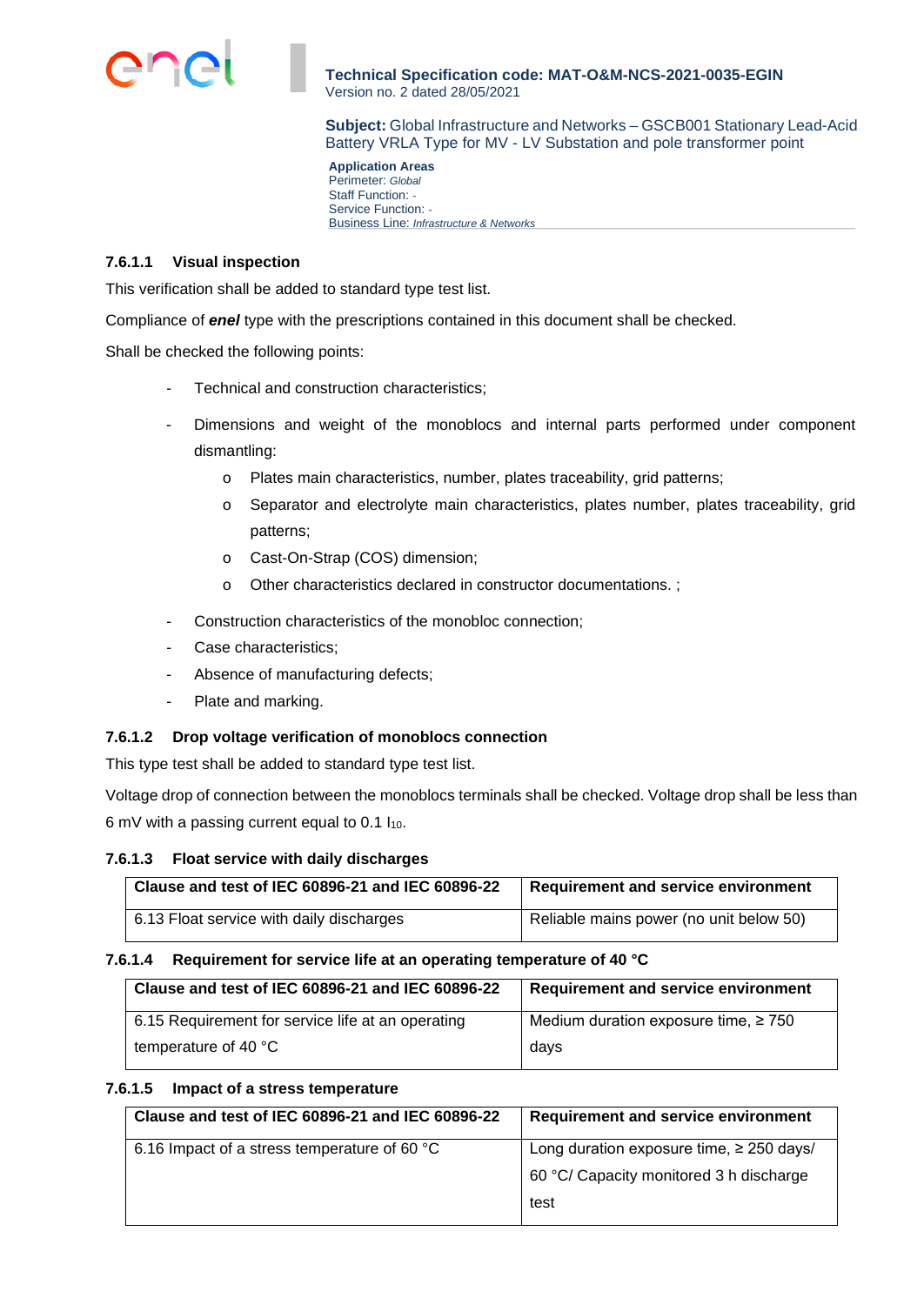

**Subject:** Global Infrastructure and Networks – GSCB001 Stationary Lead-Acid Battery VRLA Type for MV - LV Substation and pole transformer point

**Application Areas**  Perimeter: *Global* Staff Function: *-*  Service Function: *-*  Business Line: *Infrastructure & Networks*

### **7.6.2 Routine and Acceptance test**

The routine tests shall be the following:

- Visual inspection;
- Discharge capacity test in order to check type test values result;
- Short-circuit current and d.c. internal resistance test in order to check type test values result.

Acceptance test shall be the same of the Routine tests.

Acceptance test shall be carried out on a sample basis, on a number of samples which depends on the consistency of the supply according conditions establish in document "Contractual Requirements for Components and Materials Quality management".

# **7.6.2.1 Visual inspection**

The compliance of each monobloc with the documents of the TCA Dossier (see par. 7.7) shall be checked.

In particular, shall be checked the following points:

- Dimensions and weight of the monoblocs and internal parts (positive and negative grids, separator) performed under component dismantling;
- Plate and markings;
- Congruity of the terminals with the drawings;
- Monobloc connection series and presence of tip voltage measurement of the individual poles;
- Same dates of manufacture and charging for all monoblocs of same battery;
- Presence of the barcodes;
- Absence of visible manufacturing defects;
- Accuracy of the construction.

#### **7.6.2.2 Short-circuit current and d.c. internal resistance test**

Test shall be compliant with paragraph 6.3 of IEC 60896-21 and IEC 60896-22.

The values determined for each monobloc, whether short-circuit current (Isc) or internal resistance (Ri), shall fall within  $±10\%$  of type test values.

# **7.7 TCA DOSSIER**

TCA dossier compliant with MAT-O&M-NCS-2021-0033-EGIN shall be product by Manufacturer

Documents of TCA dossier are listed in the MAT-O&M-NCS-2021-0033-EGIN with the following addictions and clarifications:

- Statement relating to the degree of purity of the Pb;
- Statement regarding the compatibility between battery series and GSTR001 and its annexes;
- Statement described in table 4 note 1;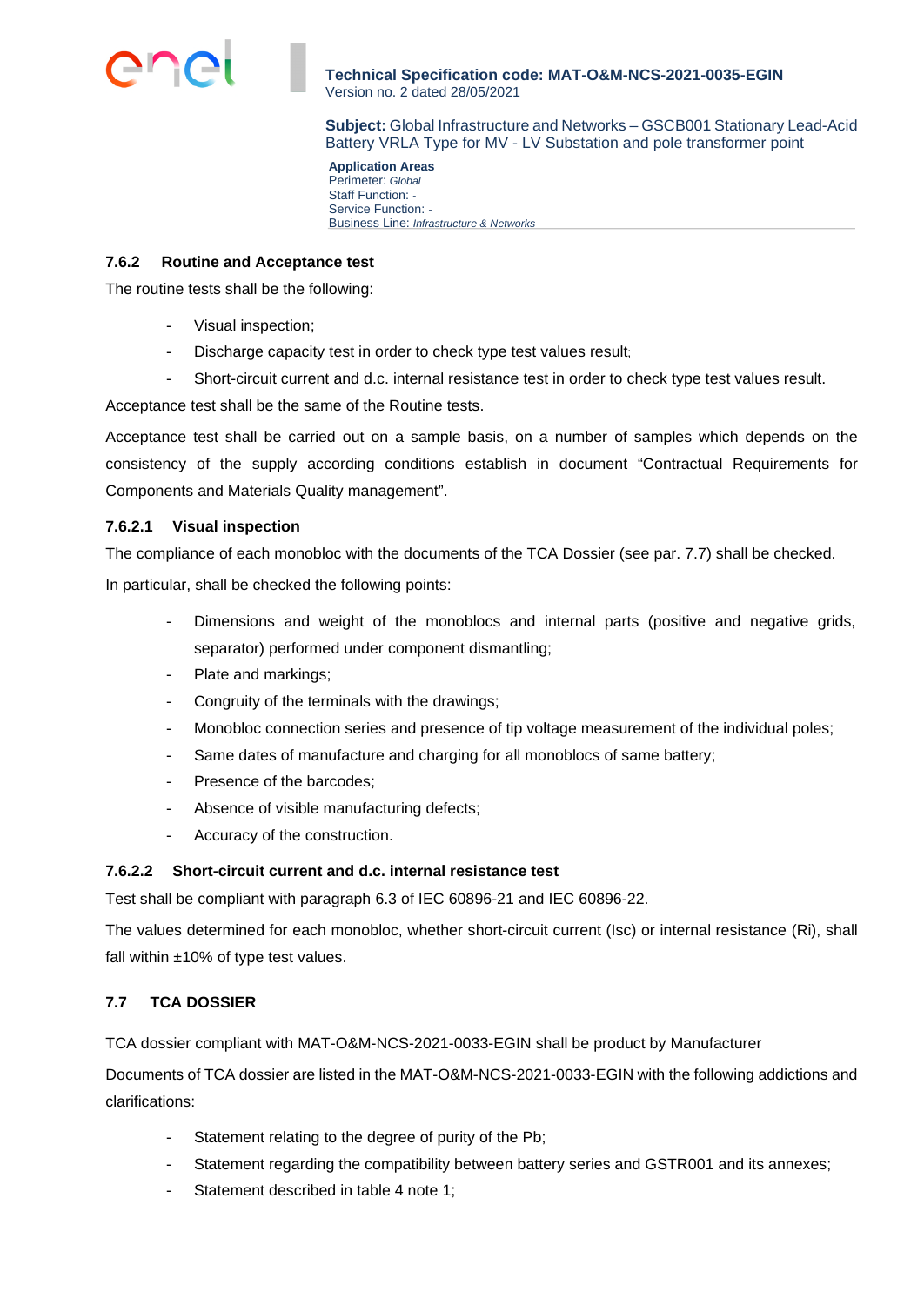**Subject:** Global Infrastructure and Networks – GSCB001 Stationary Lead-Acid Battery VRLA Type for MV - LV Substation and pole transformer point

**Application Areas**  Perimeter: *Global* Staff Function: *-*  Service Function: *-*  Business Line: *Infrastructure & Networks*

- Type A documents compliant with MAT-O&M-NCS-2021-0033-EGIN with following addictions and clarifications:
	- Dimensions and weight of the positive and negative plate (the declared weight shall be taken dry with uncertainty of  $\pm$  5%);
	- Case main characteristics (material, color, flame-retardant characteristics, over-pressure valve, etc.);
	- Monobloc terminal type;
	- Plates, separator and electrolyte main characteristics (number plates, traceability, grid patterns dimension, COS dimension etc);
- Annex B of IEC 60896-22 filled by Constructor as type test result with the following addictions
	- Uflo buffer voltage value at 20 °C and the Uflo curve (T);
	- Value of the voltage drop on the connection between the monoblocs constituting the battery;
	- Intervention pressure value of the safety and rupture valves of the monobloc container;
	- Tightening torque of the terminals nominal value;
	- Self-discharge trend during the storage phase;
	- Parameters to define the charging process according to DIN 41773;
	- List of materials contained in packaging.

# **7.8 CONDITIONS OF SUPPLY**

The ready-to-use monoblocs shall be provided in packaging, such as to ensure suitable protection during transport and storage.

The supply shall include:

- N°2 monoblocs, with the same construction and charging date (the charge shall been carried out within 90 days from the date of the transport document);
- N°1 accessory for the series connection of the monoblocs, consisting of single-core flexible cable with proper terminations;
- N. 2 eye lugs for cable section <sup>3</sup> 4 mm2 compliant with monobloc terminals;
- self-adhesive markings and plates showing the data and symbols described in paragraph 7.5.3 for each monobloc;
- N°4 caps or connection insulation devices with IP2X protection degree (these insulating caps shall not be provided in case of recessed poles covered with insulating casing material forming an integral part of the container or of the lid of the accumulator);
- Instruction manual in supply country language, relating to operation and maintenance with the relevant safety warnings and any other document that the manufacturer deems necessary. The safety recommendations shall include, the indication of the electrolyte volume, expressed in liters, contained in each monobloc (see table 4);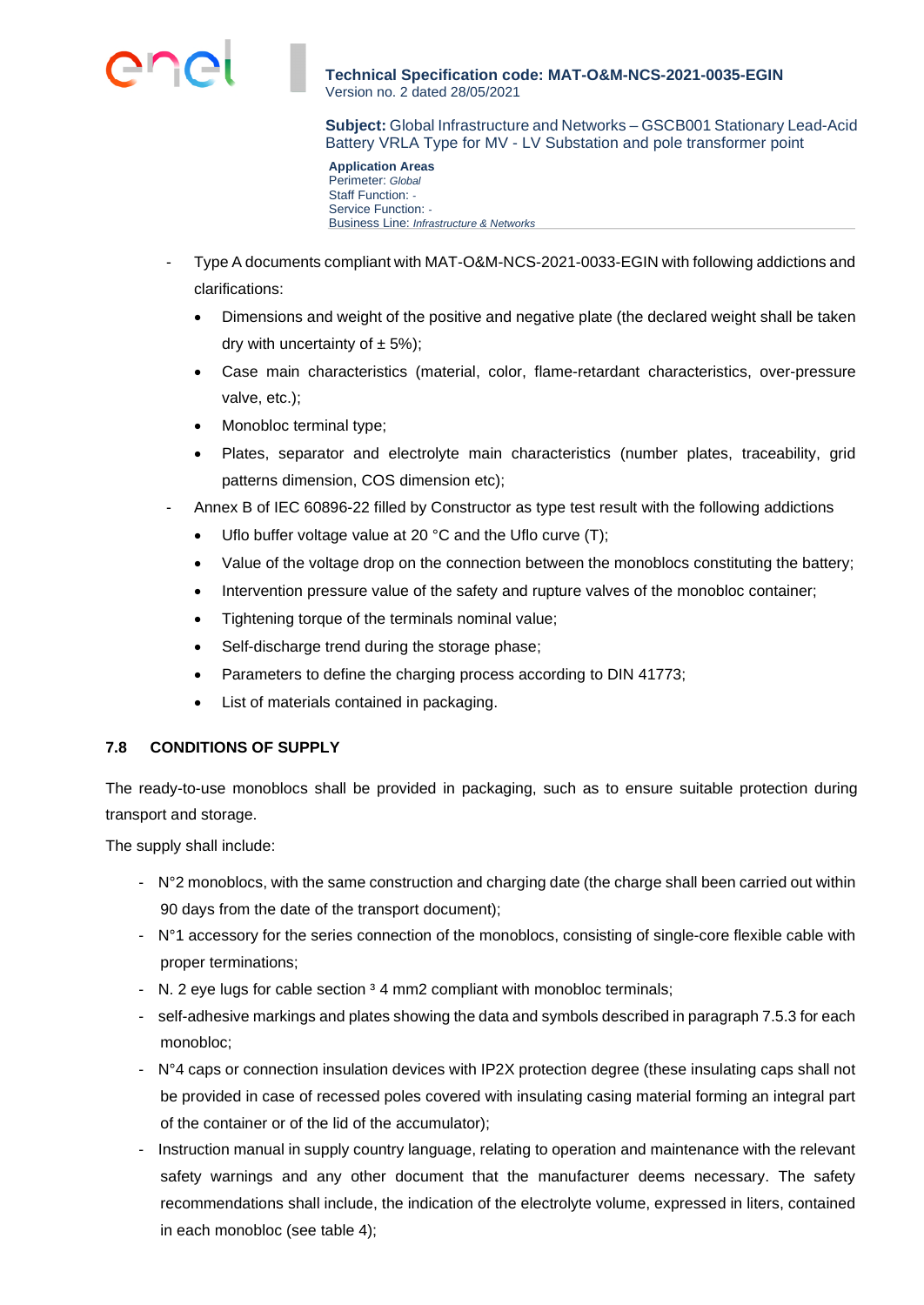

**Subject:** Global Infrastructure and Networks – GSCB001 Stationary Lead-Acid Battery VRLA Type for MV - LV Substation and pole transformer point

**Application Areas**  Perimeter: *Global* Staff Function: *-*  Service Function: *-*  Business Line: *Infrastructure & Networks*

- Series of barcodes (Bar Code) for each monobloc according to CNS-O&M-S&L-2021-0032-EGIN "Global Infrastructure and Networks Barcode specification, and local standard".

## **7.8.1 Warranty**

60 months of warranty period.

# **7.8.2 Packaging**

For transport and handling in storage ENEL Group shall use packaging compliant to "Packaging, transport and delivery requirements - rev. 2".

# **7.9 DOCUMENTATIONS TO BE PROVIDED IN TECHNICAL OFFER**

Documentations to be provided in the technical offer:

- Check list, see annex A, to fill in for each *enel* type code;
- Drawings with overall dimensions;
- Supplier declaration of compliance of offered products with present TS and main standards and laws;
- Deviations letter (if any).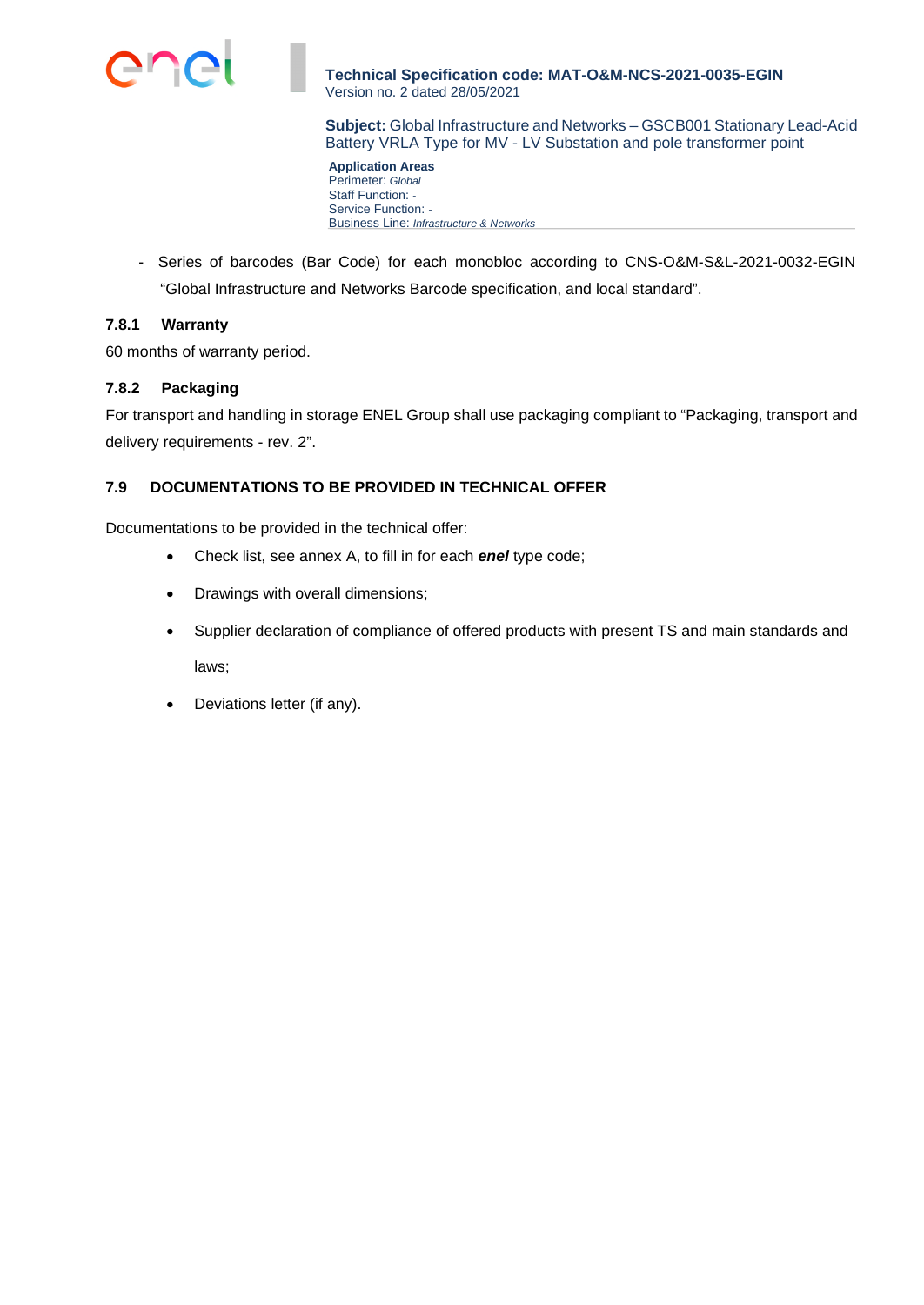

**Subject:** Global Infrastructure and Networks – GSCB001 Stationary Lead-Acid Battery VRLA Type for MV - LV Substation and pole transformer point

**Application Areas**  Perimeter: *Global* Staff Function: *-*  Service Function: *-*  Business Line: *Infrastructure & Networks*

# **8 ANNEXES**

## **8.1 ANNEX A - TECHNICAL CHECK LIST**

| <b>Technical specification:</b>            |                                                     | Offer number: |                                       |                          |  |  |  |
|--------------------------------------------|-----------------------------------------------------|---------------|---------------------------------------|--------------------------|--|--|--|
| <b>Constructor:</b><br>Site of production: |                                                     |               |                                       |                          |  |  |  |
| enel type code:                            |                                                     |               | Constructor type code or designation: |                          |  |  |  |
| enel material code:                        |                                                     |               |                                       |                          |  |  |  |
| <b>Technical ratings</b>                   |                                                     |               | <b>Request</b>                        | <b>Constructor offer</b> |  |  |  |
|                                            |                                                     |               |                                       |                          |  |  |  |
| 1                                          | Maximum Operating temperature (°C)                  |               | 50                                    |                          |  |  |  |
| $\mathbf{2}$                               | Minimum Operating temperature (°C)                  |               | $-20$                                 |                          |  |  |  |
| 3                                          | Maximum storage and transport temperature (°C)      |               | 70                                    |                          |  |  |  |
| 4                                          | Minimum storage and transport temperature (°C)      |               | $-25$                                 |                          |  |  |  |
| 5                                          | Maximum altitude (m)                                |               | 2000                                  |                          |  |  |  |
| 6                                          | Maximum altitude (m) for Colombia                   |               | 2700                                  |                          |  |  |  |
| $\overline{\mathbf{r}}$                    | Maximum atmospheric pressure (kPa)                  |               | 110                                   |                          |  |  |  |
| Minimum atmospheric pressure (kPa)<br>8    |                                                     | 70            |                                       |                          |  |  |  |
| <b>Maximum relative humidity</b><br>9      |                                                     | 95%           |                                       |                          |  |  |  |
| 10                                         | Minimum life expectancy (years)                     |               | 12                                    |                          |  |  |  |
| 11                                         | Monobloc number of cells                            |               | 6                                     |                          |  |  |  |
| 12                                         | Monobloc rated voltage (Vdc)                        |               | 12                                    |                          |  |  |  |
| 13                                         | Maximum Length /Height/Dept (mm)                    |               | Table 3                               |                          |  |  |  |
| 14                                         | Maximum Weight (kg)                                 |               | 15                                    |                          |  |  |  |
| 15                                         | Rated capacity C10 (Ah) at 20 °C and 1,8 Vpc        |               | $\geq 25$                             |                          |  |  |  |
| 16                                         | Rated capacity C8 (Ah) at 20 °C and 1,75 Vpc        |               | Constructor Information               |                          |  |  |  |
| 17                                         | Rated capacity C3 (Ah) at 20 °C and 1,70 Vpc        |               | $\geq$ 88% of C10                     |                          |  |  |  |
| 18                                         | Rated capacity C1 (Ah) at 20 °C and 1,6 Vpc         |               | Constructor Information               |                          |  |  |  |
| 19                                         | Rated capacity C 0,25 (Ah) at 20 °C and 1,6 Vpc     |               | Constructor Information               |                          |  |  |  |
| 20                                         | Charge retention factor per month at 20°C (Ah)      |               | ≥ 98,75% of C10                       |                          |  |  |  |
| 21                                         | Short-circuit current (A)                           |               | Constructor Information               |                          |  |  |  |
| 22                                         | Internal resistance (mohm)                          |               | < 8                                   |                          |  |  |  |
| 23                                         | Float voltage Uflo (Vdc)                            |               | $(2,26 \div 2,30) \times 6$           |                          |  |  |  |
| 24                                         | Positive/Negative number of plates                  |               | Constructor Information               |                          |  |  |  |
| 25                                         | Positive and negative plate weight                  |               | Constructor Information               |                          |  |  |  |
| 26                                         | Positive and negative plate dimension               |               | Constructor Information               |                          |  |  |  |
| 27                                         | <b>Plates traceability</b>                          |               | Yes/No                                |                          |  |  |  |
| 28                                         | <b>Grid patterns dimension</b>                      |               | Constructor Information               |                          |  |  |  |
| 29                                         | <b>COS dimension</b>                                |               | <b>Constructor Information</b>        |                          |  |  |  |
| 30                                         | <b>Separator dimensions</b>                         |               | <b>Constructor Information</b>        |                          |  |  |  |
| 31                                         | Materials present in the plate with them percentual |               | <b>Constructor Information</b>        |                          |  |  |  |